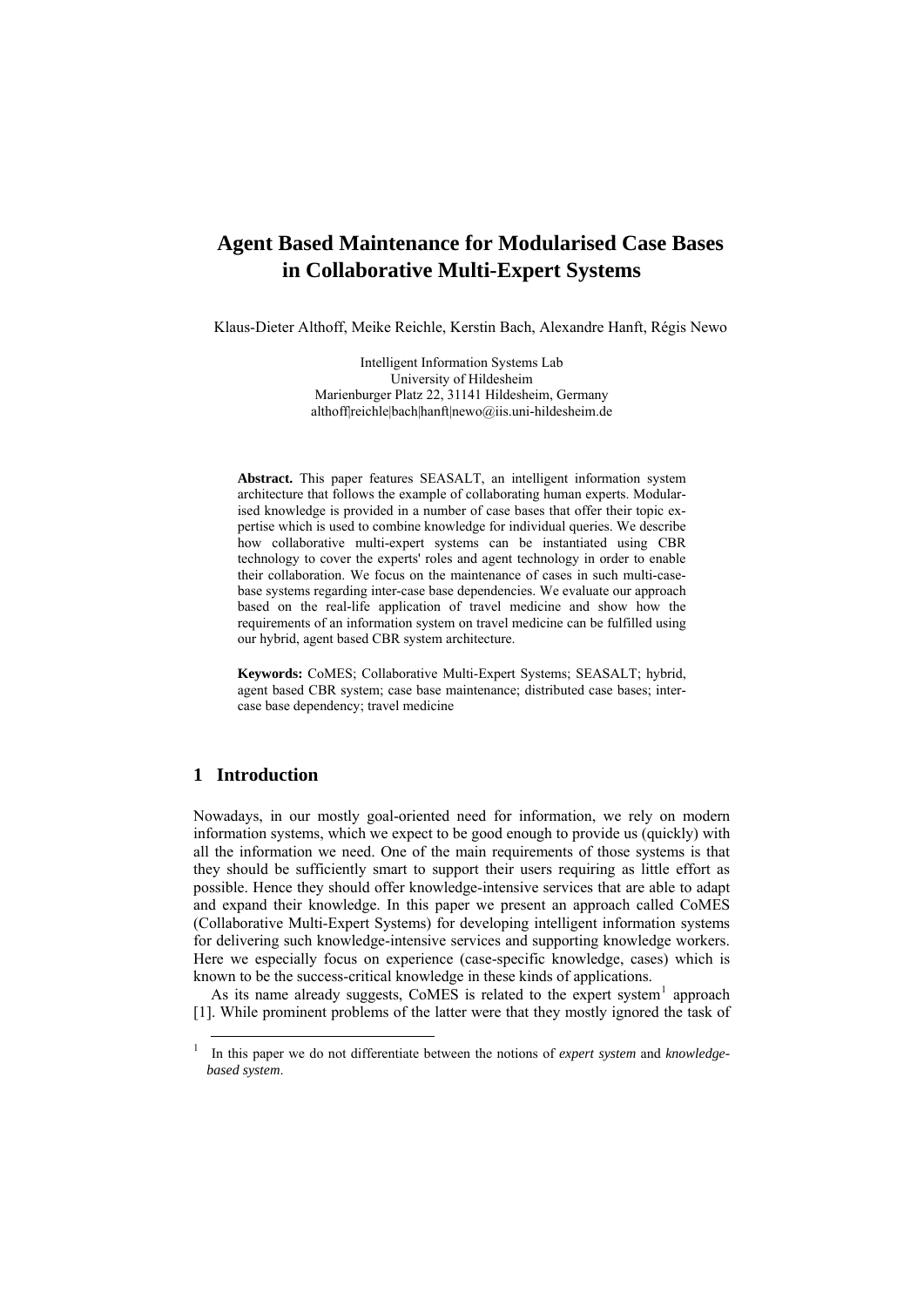embedding expert systems in real business processes and lacked a good solution for overcoming the so-called knowledge acquisition bottleneck, CoMES tries to overcome these problems by integrating various approaches from artificial intelligence and software engineering. For example, the software product-line approach [2] is applied to the knowledge within an expert system with the goal of decomposing the knowledge into different modules (which will be called knowledge-line). We use the multi-agent system approach [3] to model and realise this. As case-specific knowledge is a prominent part of the knowledge to be captured and reused, these software agents are mostly implemented as case-based reasoning (CBR) systems. By this we also want to enable these agents to learn from their own and others' experience. Here we also benefit from the already achieved integration of CBR in Experience Factory, an approach for (organizationally) learning from experience by means of humanenacted (business) processes [4]. While in this integration CBR helped to model these processes more precisely, the Experience Factory provides business processes that are suited for evaluating and/or maintaining case bases. We now try to enact these processes using software agents; an approach which we call Case Factory [5]. It introduces software agents working on the continuous improvement of the case base. As a guideline for this, processes enacted by human agents become candidates for being partially automated using software agents. A first step is having a software agent assist a human agent with the software agent learning from the experience of this human coach. Following steps include realizing an – at least – two-layered architecture that enables "complicated" learning strategies by means "simple" casebased learning. In this paper we focus on how to maintain distributed case bases using the case factory and knowledge-line approaches. Another important aspect of CoMES is the integration of various collaborating experts, as known from social software approaches of web 2.0. That is, we try to learn from the expertise of other peers and community experts.

As a first evaluation of our approach we present the docQuery real-life application [6], which we currently develop together with mediScon worldwide and the German Aerospace Center (DLR). It covers the travel medicine domain and is currently being realised using the SEASALT (Sharing Experience using an Agent-based System Architecture LayouT) architecture, our first instantiation of CoMES.

In chapter 2 we will present the docQuery application in more detail. Following a review of related work chapter 3, we will focus on the maintenance of multiple case bases for realising knowledge-lines in chapter 4. We then evaluate our approach using the docQuery application on travel medical data in chapter 5. Finally some conclusions and an outlook on potential future work are presented chapter 6.

## **2 Application Domain: docQuery[2](#page-1-0)**

During the last decade travelling to different places, experiencing new cultures and meeting new people all over the world has become more and more popular. In

<span id="page-1-0"></span><sup>&</sup>lt;sup>2</sup> docQuery is a project in co-operation with mediScon worldwide (www.mediscon.com) and TEMOS ([http://temos-network.com/\)](http://temos-network.com/), the telemedicine project of the Institute of Aerospace Medicine at the German Aerospace Centre – DLR [\(http://www.dlr.de/me/](http://www.dlr.de/me/))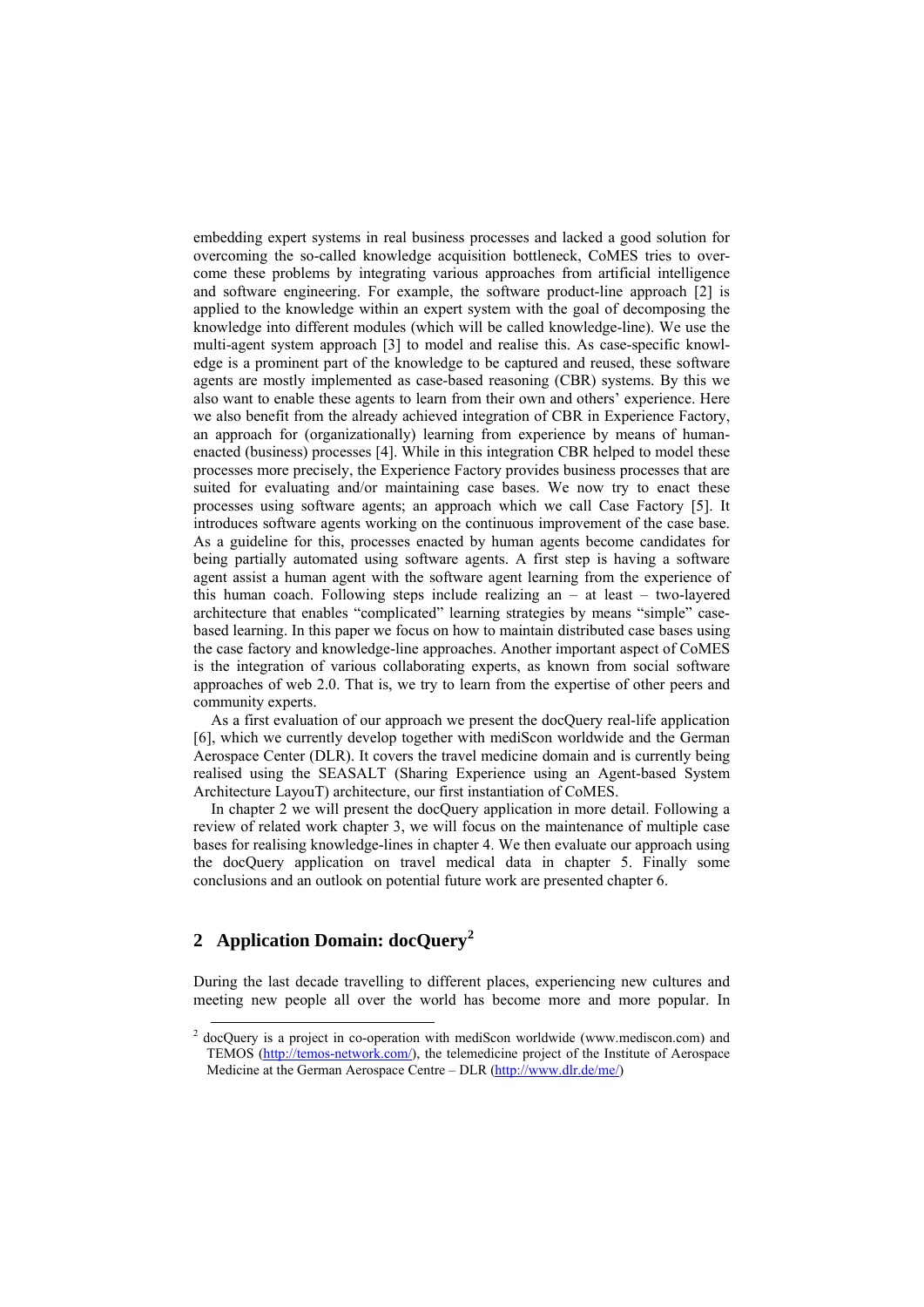preparation for a healthy journey it is important to get high quality and reliable information on travel medicine prevention. Travel medicine is the specialised area of medicine that deals with medical issues like diseases, vaccinations, etc., which might occur before, during and after a journey. In fact, it focuses on what happens to people when they change their regular environment, for example when travelling by car, train or airplane to different places [6].

There are already many websites and web forums in which travel medicine information can be found (e.g., which vaccinations should be administered when someone plans to travel to a given country<sup>[3](#page-2-0)</sup>). The main drawback of such websites and web forums is that they usually do not contain all necessary medical information and the traveller has to visit many pages to receive all the information he needs. Thus, it is a difficult and time-consuming task to gather all the information for a travel destination. Furthermore, the editors of the sites are mostly unknown and travellers cannot evaluate whether the given information is trustworthy, complete and/or correct.

We aim to remedy these problems and will create docQuery, an intelligent information system on travel medicine in co-operation with a team of certified doctors of medicine with a strong background in travel related medicine. This offers us the possibility to establish a community for experts in which they can exchange their knowledge on their expertise (e.g., coping with chronic illnesses during a journey) and get new information from their colleagues.

Based on our SEASALT architecture, we will implement the docQuery application [6] which will provide the travellers with travel medicine information tailored to suit their journey. Queries to the system contain data like travel period, destination, age of the traveller. We will be able, by the means of docQuery, to create a community to exchange knowledge and offer a multi-expert system on travel medicine tasks. Integrating a community challenges our system to organise the knowledge using both, software and human agents.

### **3 Related Work: Case Base Maintenance**

Maintenance in CBR systems is a continuous process during the life-cycle of such systems [7], especially if the system has to manage dynamically changing content.

At first we refer to known problems and used measures to guide maintenance. CBR maintenance mainly takes place on the case base as stated by Iglezakis and Roth-Berghofer [8]. This means maintaining a case base by adding, deleting and editing cases according to certain aims, for instance avoiding identical cases or reducing the size of case bases. Because many CBR systems insert a new case during each retain step of the well-known 4-RE-CBR Cycle [9], many CBR maintenance approaches are supervising the performance of case base retrieval [10] to deal with the utility problem [11]. Others focus on competence models [11−13] to guide the addition and deletion of cases. In this context Smyth and McKenna define the maintenance problem [12] as how to optimise the performance of a CBR system. Smyth and Keane

<span id="page-2-0"></span><sup>&</sup>lt;sup>3</sup> <http://wwwn.cdc.gov/travel/default.aspx>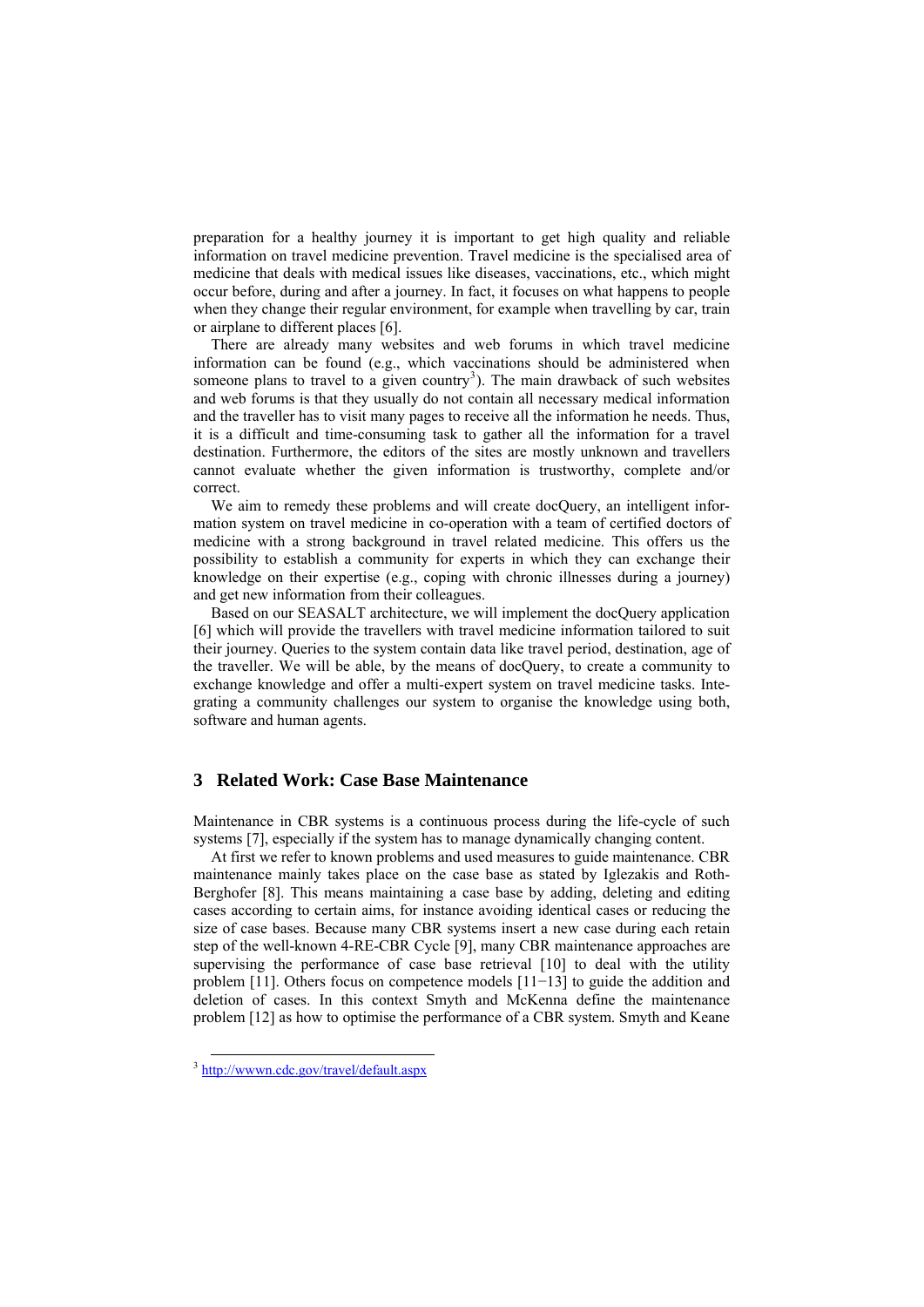propose a competence preserving case deletion policy [11] depending on the properties coverage and reachability. Since we do not retain cases after each query, we have to pay attention to those properties mostly while inserting cases.

Racine and Yang [14] suggest different measures for the evaluation of huge case bases but concentrate on consistency and define intra-case case consistencies as well as inter-case consistencies, which are defined as case-base properties across two or more cases. Reinartz et al. [15] pick up on the ideas of Racine and Yang and define the case and case base properties *correctness, consistency*, *uniqueness* and *minimality*. Using these properties Iglezakis builds up a *conflict graph* [16] and uses a cost function on that graph to decide which case should be modified to *restore* the case base quality.

Apart from mostly technical approaches the maintenance should also be embedded in a more organised process. To organise maintenance Roth-Berghofer and Iglezakis [17] enhance the 4-RE-CBR Cycle with two new steps *review* and *restore* towards a six-step model (called six-RE-cycle) which handles maintenance explicitly. They notice that maintenance should be done beyond the usual working task on a CBR application. Based on this work Roth-Berghofer [7] introduces a more general methodology called SIAM which guides *Setup*, *Initialization*, *Application* and *Maintenance*.

Maintenance should not only be seen from the more analytical perspective like Roth-Berghofer does, but also as an interaction process with humans within organizations. Althoff, Tautz and others integrate the Experience Factory, an organizational approach for continuously learning from experience, and CBR [18-20]. They define Experience-based Information Systems (EbIS) as a type of information system that contains experiences and is able to handle a (more or less) continuous "stream of experience".

The integration of the quality improvement paradigm (QIP), the task-methoddecomposition of CBR, and the components-of-expertise approach (CoE), were used as a base to develop the DISER method for systematically constructing CBR systems [21]. Nick introduces the DILLEBIS method [22] which extends and revises DISER with respect to experience lifecycle models and the reuse of respective EbIS patterns. Patterns he introduced include, for instance, a basic feedback loop for situated experience or a recursive feedback loop. DISER/DILLEBIS is in contrast to other methods for CBR system development/maintenance like INRECA [23] or SIAM [7] not restricted to CBR systems, but abstracts from underlying technologies and is appropriate for other AI technologies.

Nick and Althoff [24] point out that in order to implement maintenance successfully, the EbIS has to be designed from the start as a maintainable system, because for long-lived systems in general maintainability is a crucial requirement and quality criterion. They demonstrate that maintenance needs methodological support for planning, managing and conducting maintenance which also leads us to the idea of maintenance through a case factory. All these considerations are also part of the CoMES approach.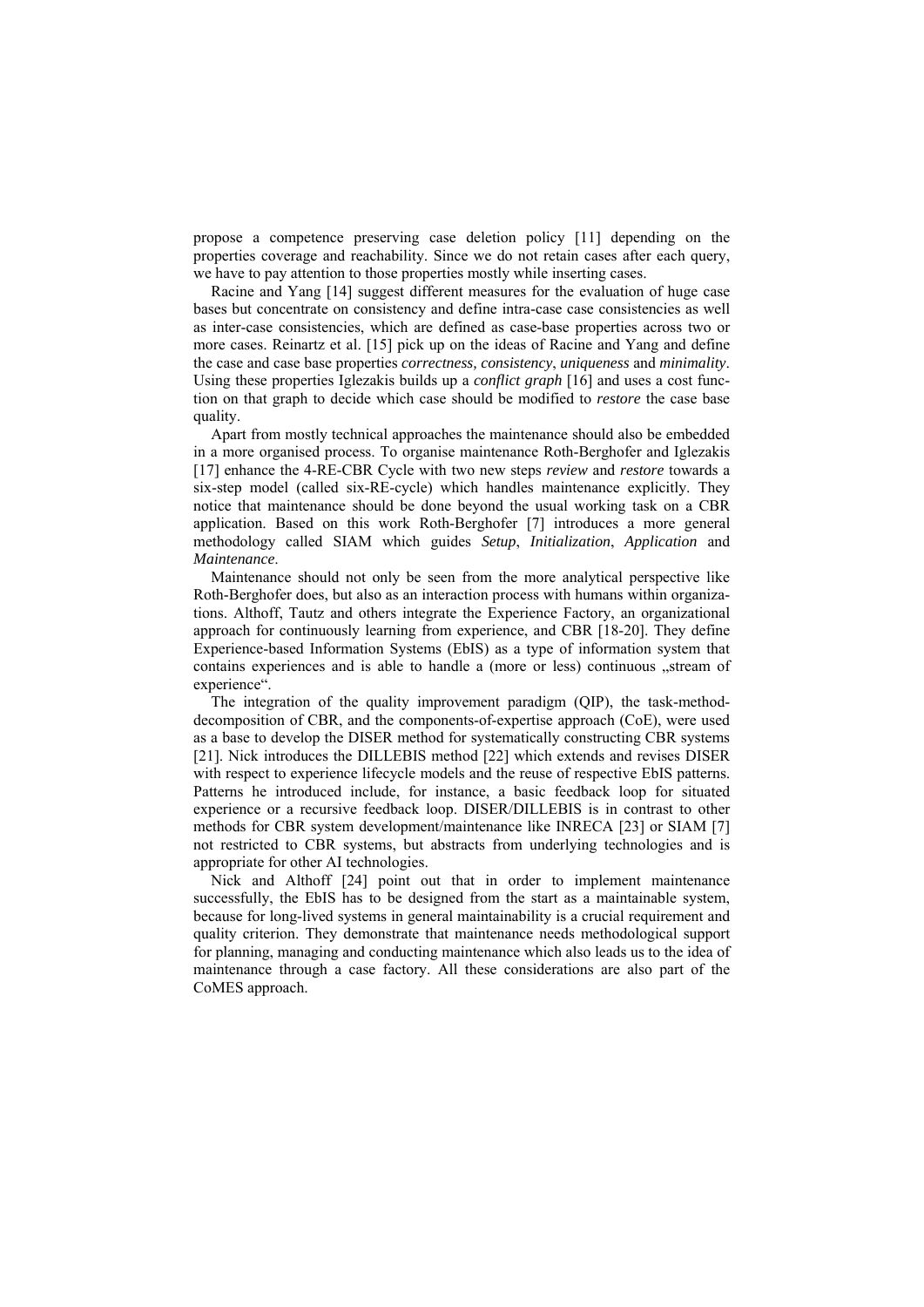#### **4 Using Multiple Case Bases to Realise Knowledge-Lines**

Knowledge-Lines were first introduced in [5] and further detailed in the so called CoMES (Collaborative Multi-Expert-Systems) approach, described in [1]. The underlying idea is to use the principle of product lines as it is known from software engineering [2] and apply it to the knowledge in a knowledge-based system (knowledgelines), thus splitting rather complex knowledge in smaller, reusable units. The provision and reuse of these units is realised by different intelligent topic agents, which are realised as individual CBR systems. Each of these agents' case bases is maintained by a case factory, an organizational unit that emulates the experience factory approach [4] from software engineering.

The CoMES approaches first practical instantiation is the SEASALT architecture [25] that picks up on knowledge-lines and case factories. This architecture is also used to build the docQuery system. Within the SEASALT architecture the information system's knowledge domain – in the case of docQuery travel medicine – is modularised into different topics or sub-domains. Each topic is represented by a topic agent, a CBR system equipped with information on one particular aspect of travel medicine (for instance geographic information or travel related diseases) and a case factory taking care of its case base.

The information stored in the respective case bases is acquired from an online discussion forum for a community of domain experts that is equipped with collector agents. These agents collect experts' contributions that are relevant for the collector's respective topic agent and pass them to a knowledge engineer for formalisation, so they can be handled in a structured CBR system. The formalisation is done by one or more human domain experts in the beginning but shall be at least partially automated as more training data become available. While this human knowledge engineer will increase the system's overall expenses (be it financial expenses or volunteer work), we consider the direct connection to the domain experts community to be valuable enough with regard to the system's accuracy and timeliness as to warrant these expenses. A query to the overlying information system will be handled by a coordination agent that subsequently queries the different topic agents according to a request strategy, which indicates which topic agents' answers give constraints for another topic agent's query, and a knowledge map that indicates where/how the individual topic agents can be contacted. The coordination agent will then combine the information it received from the individual topic agents into an answer, using ready-prepared templates, that is finally passed back to the user. This approach is comparable to the negotiated case retrieval approach presented in [26], but relies on a more strict partition with regard to the case bases' content, which allows a fixed definition of combination rules (the request strategy, for example "Find out the region first, use the region to find relevant diseases, ask for chronic illnesses, use diseases and preconditions to retrieve medicaments") and does not require negotiation between the individual topic agents.

The approach of using several case bases within a case-based reasoning (multicase-base reasoning, MCBR) system exists within the CBR community for several years already [27]. In the beginning case bases were partitioned mostly for performance reasons, in order to allow a faster case retrieval within systems with a very large case base. In other applications cases can not be centralised within one single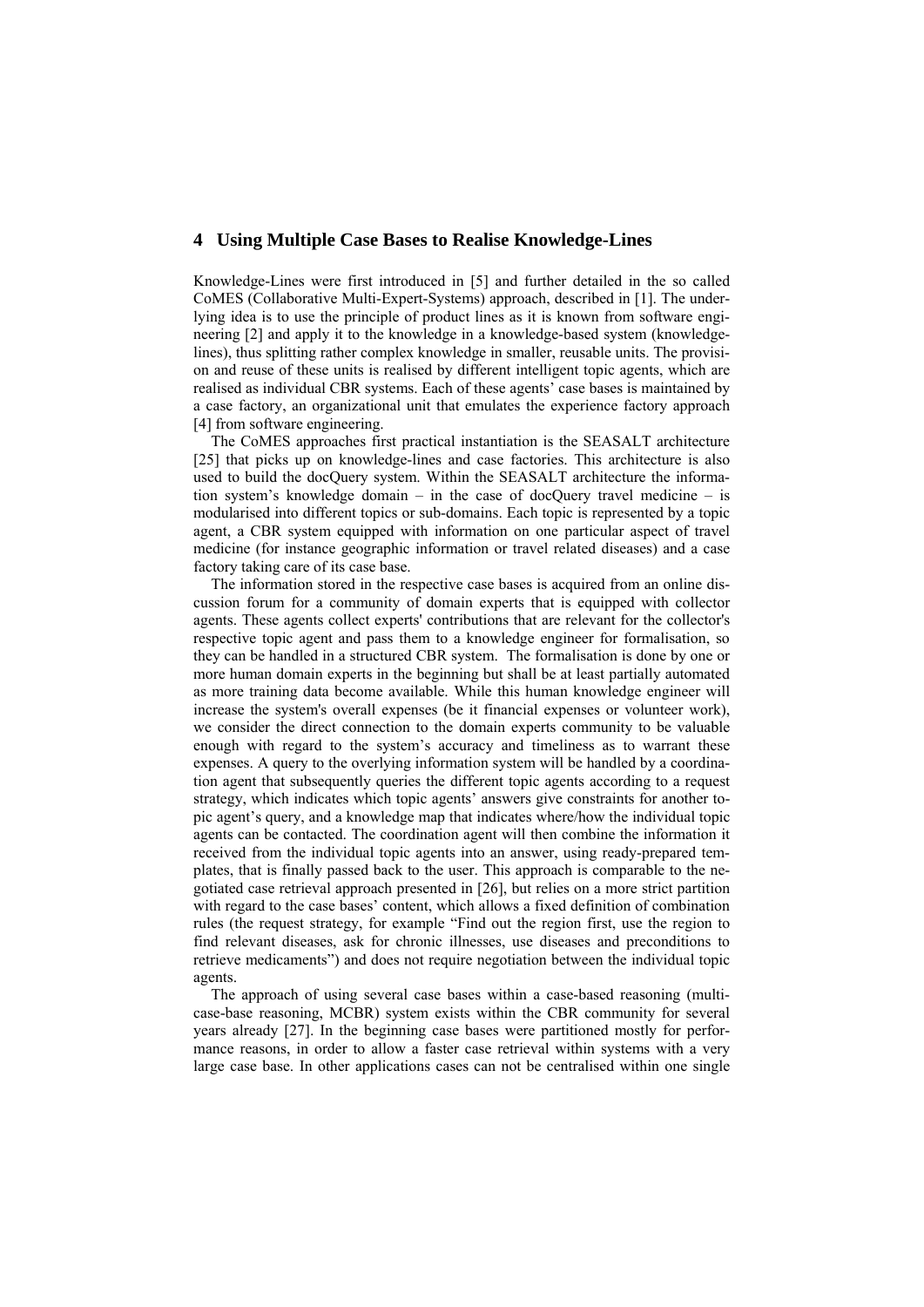case base for privacy or maintenance reasons, for instance in a situation where different parties each run their own individual case base and do not want to share their entire content or maintenance with other involved parties. Also, Leake und Sooriamurthi [28] present experimental evidence that, given data from different sources, treating these as individual case bases, being coordinated using a dispatcher, which selects appropriate knowledge sources/case bases and also combines returned cases, yields to better results than simply merging all available data into one centralised case base.



**Fig. 1**. The Knowledge-Line. Left: The coordination agent and its different tools. Centre: The knowledge-line including the coordination agent and different topic agents. Right: The Case Factory of a topic agent with the different maintenance agents.

The modularisation in sub-domains instead of simply partitioning a case base into several smaller ones with the same domain/case format has several different advantages. Firstly the individual case bases are easier to maintain with regard to the correctness of their contents, since they represent a more simple knowledge domain. Also breaking up the rather complex domain of travel medical advisories into more simple sub-domains that are than recombined as needed, gives the whole information system more flexibility. Provided the appropriate combination rules are available, the contents of the individual case bases can also be combined into cases that have not yet been presented to the system, as long as they adhere to the respective combination rules. Further, not all knowledge domains that are included in an information system on travel medicine (geographic information, diseases, medicines and their active pharmaceutical ingredients, travel activities) require the same type of maintenance and are subject to the same amount of change over time. While it is for instance no problem to keep a rather simple domain such as countries and regions as minimal and consistent as possible, the domain of travel related diseases is better served by including as many cases as possible, even if some of them are very similar. By splitting the knowledge domain into these smaller sub-domains, they can all be maintained in a way that is best suited for the respective sub-domain.

In our approach the employment of multiple case bases is motivated by the individual case bases' different maintenance needs. We intend to implement the case bases' maintenance following the case factory approach, which means that it will be carried out by several agents, each performing a single and rather simple task. These different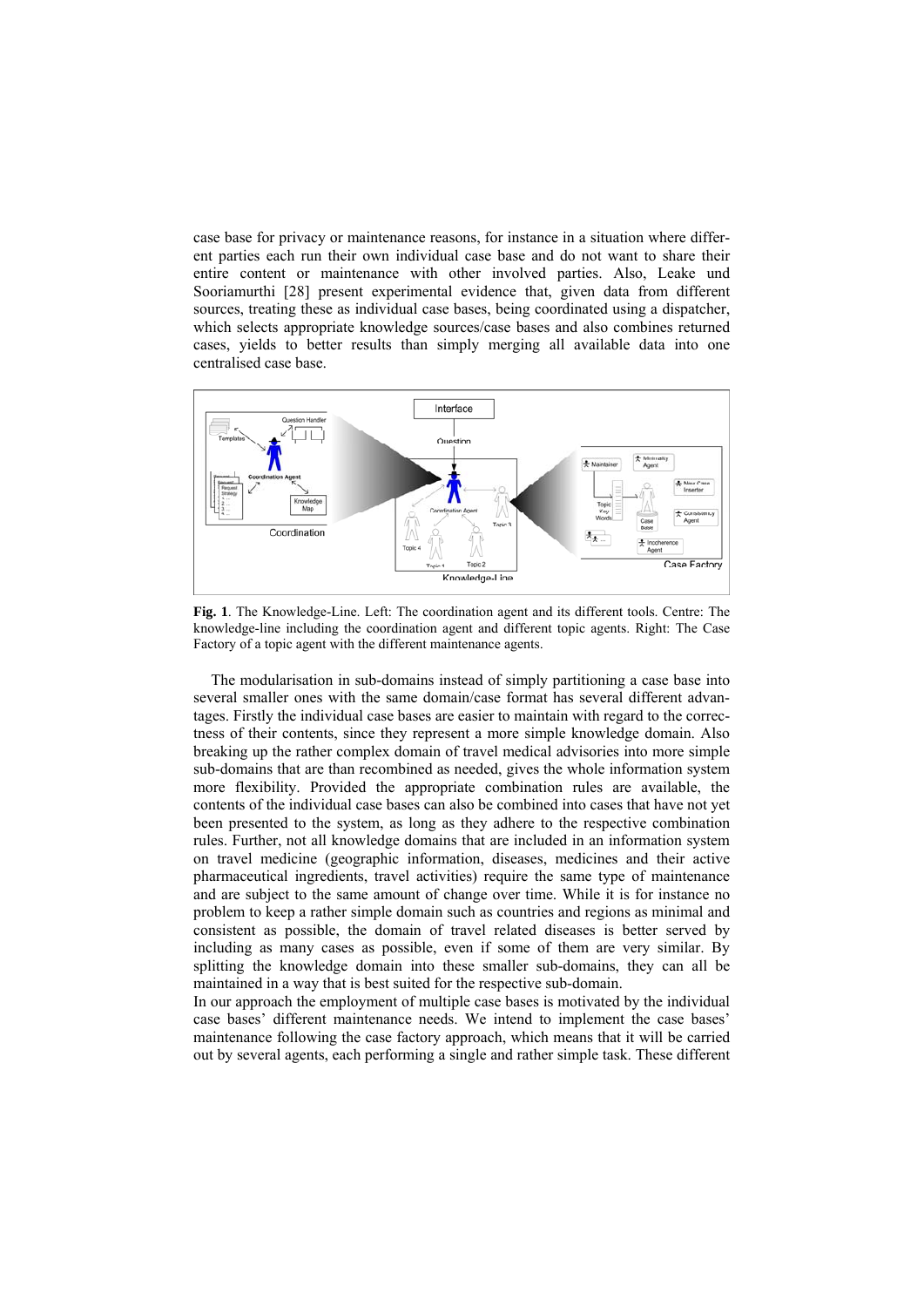tasks will each ensure one individual case base property, as described for instance in [15]. Analogous to the case base properties presented there, we will employ individual agents to ensure the case bases' consistency, uniqueness/minimality, incoherence (avoiding cases that are too similar) while other agents will be used for adding new cases, following an intelligent case-addition policy such as [13] or creating generalisations of similar cases. Distributing these different maintenance tasks among individual agents allows for a better fine tuning of the individual tasks and also for better adjusting the balance between conflicting case base maintenance aims such as minimality (and thus better performance) and competence [29].

Since our modularisation happens with respect to different sub-domains, the individual case bases that are the result of this modularisation are not absolutely independent of each other. Instead they have a net of dependencies between them that indicates what other case bases are affected by changes in one individual case base. These dependencies also affect some of the aforementioned maintenance tasks and split them into two different kinds: those which have to take other case bases into consideration and those which do not. A case factory agent that performs the task of maintaining a case base's uniqueness, minimality, incoherence or consistency can do this without knowing about other case bases. An agent that inserts new cases or adds new data to existing cases is a different matter. For instance if a new case is inserted into the *diseases* case base, or an existing disease breaks out in a new region, the inserting agent has to check, whether every risk region indicated in the respective disease's *regions* attribute is actually included in the *country* case base's underlying ontology<sup>[4](#page-6-0)</sup>, otherwise this *diseases* case will never be retrieved. Another example of such dependencies would be, if one of the regions can not be associated, a domain expert will have to be contacted and asked for specifications, since we assume that in this case there is either a simple typing error, a synonymous name for a region, or the new region will have to be added to the ontology by a domain expert. The same is true for new data being added to the *medicament* case base. Here the *area of application* has to yield at least one result in the *disease* case base, otherwise the new data have again to be passed to a domain expert for a review. Although this approach is rather maintenance-intensive, our medical application scenario requires this very conservative case addition strategy in order to preserve the system's overall accuracy and the case factory approach allows us to realise this strategy and also adapt to new dependencies, should they arise.

#### **5 Maintenance on Travel Medical Data**

Travel medical data contain information about countries, diseases, medications, vaccinations as well as descriptions, guidelines, and experiences. Therefore the knowledge in docQuery will be provided in case bases and each case base will contain one specific topic with its own domain model and maintenance agents/jobs. However, following the modularised structure of knowledge in docQuery, CBR will be used for each

<span id="page-6-0"></span>The *country* case base will use a geographical ontology for the description of geographic terms, which can be integrated in our architecture, because we will use e:IAS of empolis [30] which offers the usage of ontologies during the retrieval process.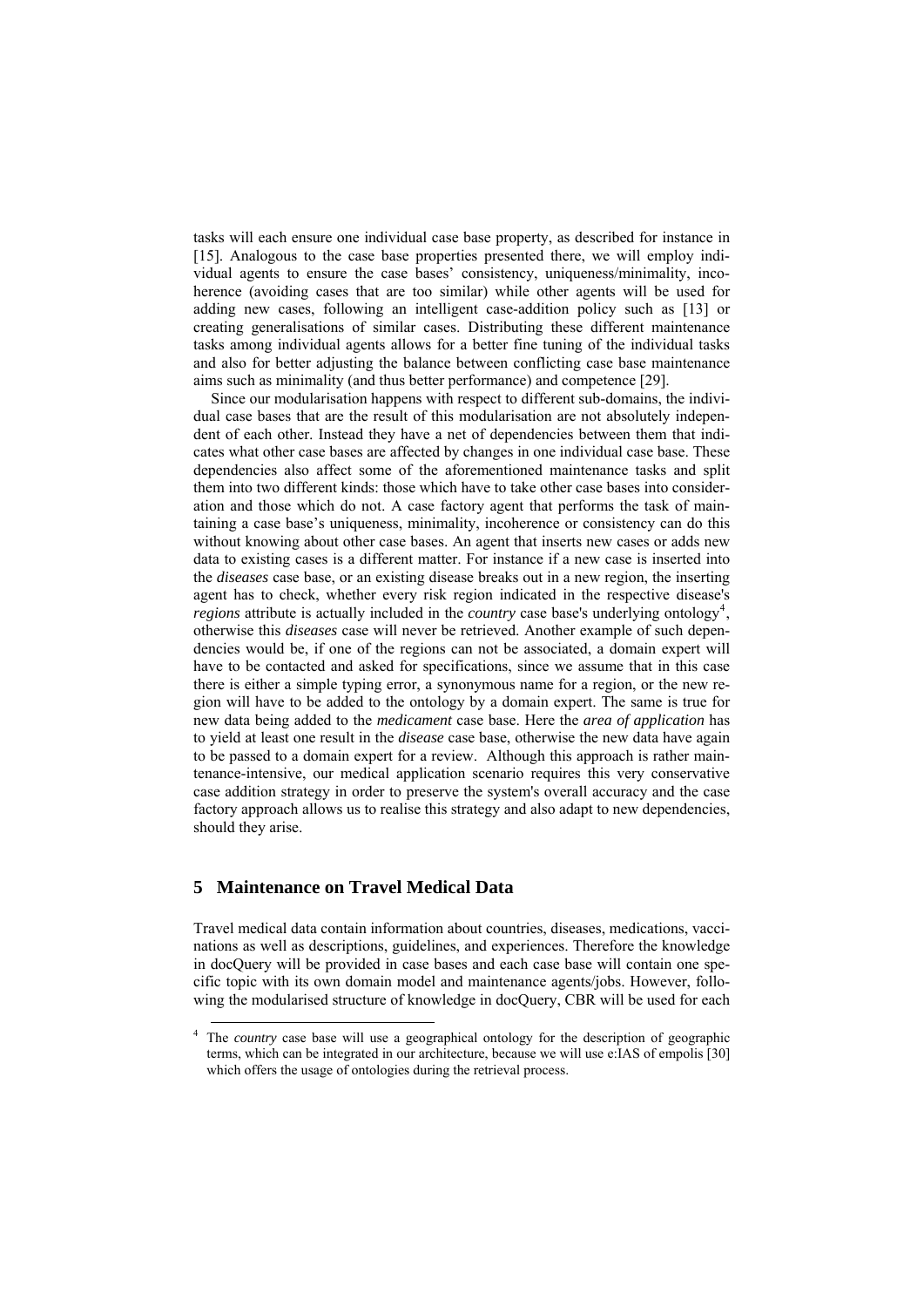individual topic agent providing information. Aiming at higher accuracy each case base will serve its own topic and the case format will exactly fit for the type of knowledge. Furthermore the case bases will contain similarity measures, adaptation knowledge and the vocabulary to represent and retrieve cases. In travel medicine it can be dangerous to use CBR for the whole set of information, because the combination of medications, vaccinations, side effects, contraindications, etc. regarding the traveller's health history have to be correct, without any contradicting information. Instead of that we will apply CBR for each topic and do the combination of the responses afterwards using the constraints given in the response sets. Each issue handled in a case base will be provided using CBR methods and the strength of CBR, finding similar information on a given topic, will ensure a higher quality of information provision.

In this section we will exemplify four docQuery case bases that are each representing one topic and explain the dependencies between them. The selected case bases are examples to explain our approach and for the implementation of docQuery there will be at least six more case bases.

The case base *country* will contain specific country information a traveller has to consider planning a journey. Furthermore the information will be separated in the sections a traveller has to pay attention to before, during, and after the journey. The country information also includes the required vaccinations and additional information, for example guidelines for a healthy journey.

The case base *disease* holds more than 100 diseases considered in a travel medical consultation. It concentrates on diseases that might affect a traveller on a journey, for instance Malaria, Avian Influenza, or Dengue. A disease in this case base is characterised by general information on the disease, how to avoid the disease, how to behave if one has had the disease before, and how to protect oneself.

The third case base we will introduce is *medicament* with details about medicaments and their area of application (diseases, vaccinations, age, etc.). Basically it contains information about active pharmaceutical ingredients, effectiveness, therapeutic field, contraindication, interdependences, and the countries in which those medicaments are approved. In *diseases* we do not store information on chronic illnesses, because they will be modelled in their own case base. Instead we focus on diseases which can affect travellers during their journey.

The fourth case base will hold *activities* which are used within docQuery to provide safety advice for intended activities when planning a journey. For travellers, activities are the major part of their journey, but may involve certain risks for which safety advice is needed and furthermore while asking for their plans they usually describe their activities which we can use to provide better guidance. Examples of such activities are diving, hill-climbing or even swimming.

Complete travel medical information will contain knowledge of all four case bases enhanced with descriptions, guidelines, and previous experiences. The combination of the information retrieved from each case base will be done by a Coordination Agent as it can be seen in the SEASALT architecture (Fig. 1). The coordination agent will request each agent and based on the agents' response and the given information by the traveller the next request containing all constraints to another topic agent will be created and send.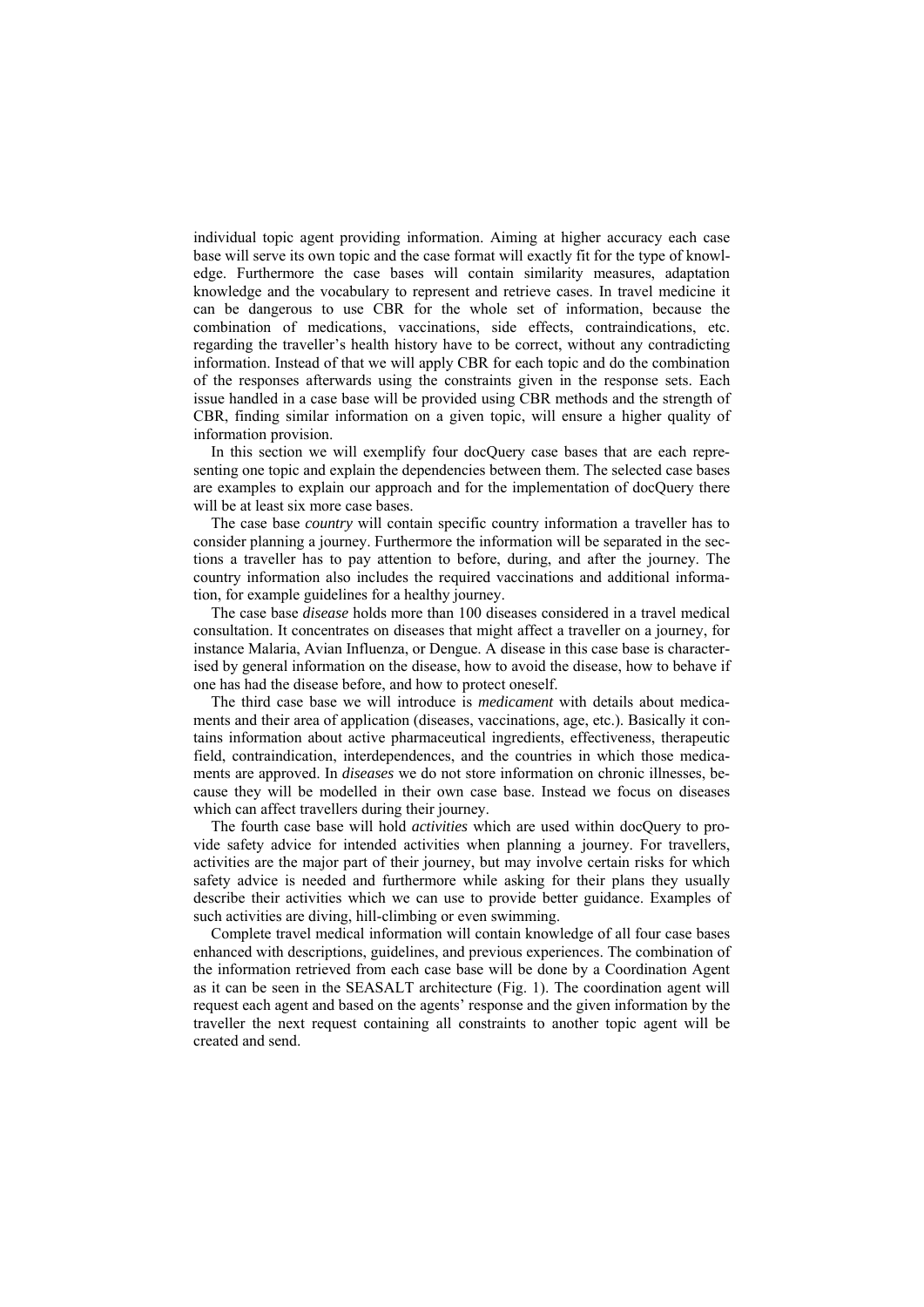Inter-case base dependencies arise from features that influence each other even if they are contained in different case bases. Fig. 2 shows the case formats for four case bases and their inter-case base dependencies on which we will give some examples.



**Fig. 2**. Case formats for four case bases that provide knowledge for the topic agents: country, disease, activity and medicament and their inter-case base dependencies. This figure shows what kind of information is stored in the case bases and gives some examples of how dependencies can be defined.

An example for a travel medical request might be that a German family will travel in March to Alor to dive and afterwards they will travel around Bali by car. Using the given information all four case bases have to be requested to find appropriate information. The first information given by the traveller is the fact that they will go to Alor and Bali in March. Since Alor and Bali are not countries, first we have to figure out where those places are situated: both are Indonesian islands. Furthermore, the travelling period will be March, which will be in the rainy season and now, the intercase base dependencies *disease* and *region* have to be applied, because travelling to Indonesia, especially in the region of Alor/Flores/Komodo/Sumbawa/Sumba will require a malaria prophylaxis. For that reason information on malaria has to be provided and therefore the home destination is required, because depending where travellers come from, medicaments can be recommended, or not. Also the dependency *availability* describes if a certain medicament is approved in that particular country. Medicaments can cause *side effects* which might influence the planned activities during a journey. An example for such side effects is that Doxycyclin Monohydrat<sup>[5](#page-8-0)</sup> as malaria prophylaxis causes light toxicity in some cases. Light toxicity can occur using some kinds of medicaments and afterwards people's skin reacts hypersensitive to sun. As a consequence, the traveller should try to avoid the sun and use high sun blocker.

In this case the traveller has to be advised against using the medicament and all side effects have to be mentioned and an explanation of how to cope with the side effects must be provided. Of course the choice has to fit the disease, but it must also

<span id="page-8-0"></span><sup>&</sup>lt;sup>5</sup> Doxycyclin Monohydrat is one medicament for malaria prophylaxis, but it is not approved for malaria prophylaxis in every country. Nevertheless the World Health Organization (WHO) and other countries, like the USA or Australia, recommend it for malaria prophylaxis and especially in Lombok (Indonesia) it is recommended and applied.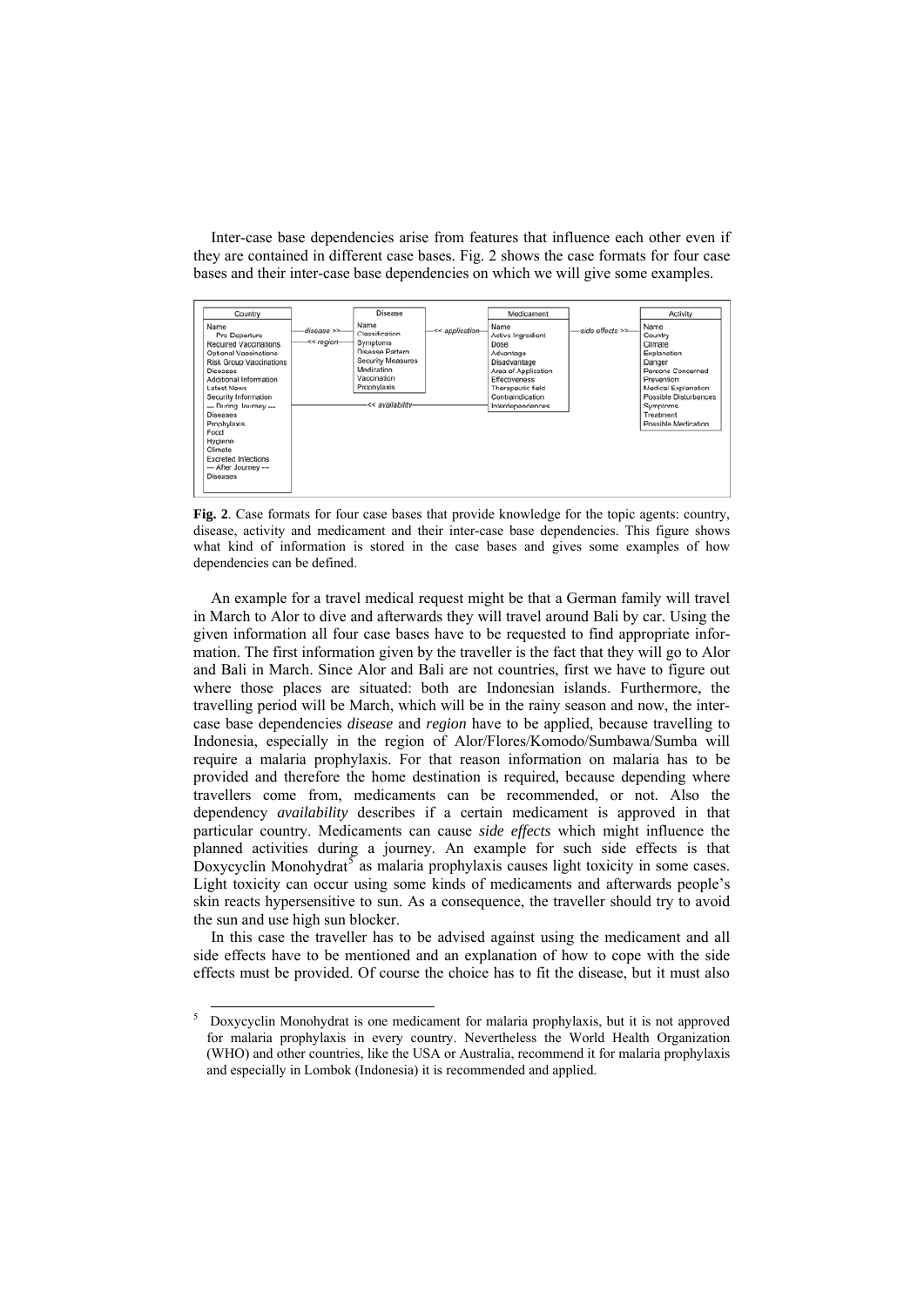be considered whether the traveller can take it or not (*application*). If the travellers in our example take this medicament as malaria prophylaxis they have to be careful to get information how they should behave and which side effects might occur while diving, swimming, etc. We mentioned above one side effect and a possible safety measure, but usually there are many more and docQuery is generally aiming to give travellers the opportunity to follow their activities instead of forbidding them. Furthermore we are trying to give the travellers the opportunity to pursue their activities safely by following medical advice.

As the given example shows our application domain is very complex and we decided to follow the modularised knowledge structure to achieve high quality case bases (for example country or disease) and in a second step combine the results of each field of expertise. The dependencies between the case bases will help us to create valid combinations and maintain all relevant data. In our architecture the dependencies are modelled in the request strategies and support the coordination agent to send requests and constraints to each topic agent. When new cases have to be inserted, updated, or deleted the inter-case base dependencies have to be regarded.

We expect *country* information to change very frequently, because these cases do not only contain geographic but also security information. The content of the case bases *disease* and *medicament* will change less often and the most static cases will be in *activity*, because its characteristics do not vary once they are covered. Also the information in our case bases can be inserted individually, for instance new medicaments can be inserted in their case base as they are discussed in the expert's web community without having to change the other case bases.

#### **6 Conclusion and Outlook**

In this paper we gave an introduction to the CoMES approach and its resulting architecture for intelligent information systems, SEASALT. Within SEASALT we focused on knowledge modularisation, which splits a complex domain into several subdomains, each represented by an individual case base, and how such a modularised knowledge base can be maintained using intelligent agents. We first gave an overview on already existing work in CBR maintenance and detailed our own position in respect to the individual approaches.

Following this, we introduced the SEASALT architecture and its main components, the *Knowledge-Line* and the *Case Factories*. Subsequently we discussed how a system of interdependent case bases can be maintained, adopting existing approaches, transferring them to a multi-agent setup, and adapting them to the additional requirements of inter-case base dependencies. Next we evaluated our methodology by applying it to the real-life application scenario of travel medicine. We will research, whether the SEASALT architecture will help to develop the travel medicine application within a shorter amount of time and/or with less effort and/or with a more complete knowledge base etc., than other approaches like, for instance, a "standard CBR" approach.

Once the docQuery system has been fully implemented we will use the SEASALT architecture to realise other, related application scenarios such as FLOSSWALD, an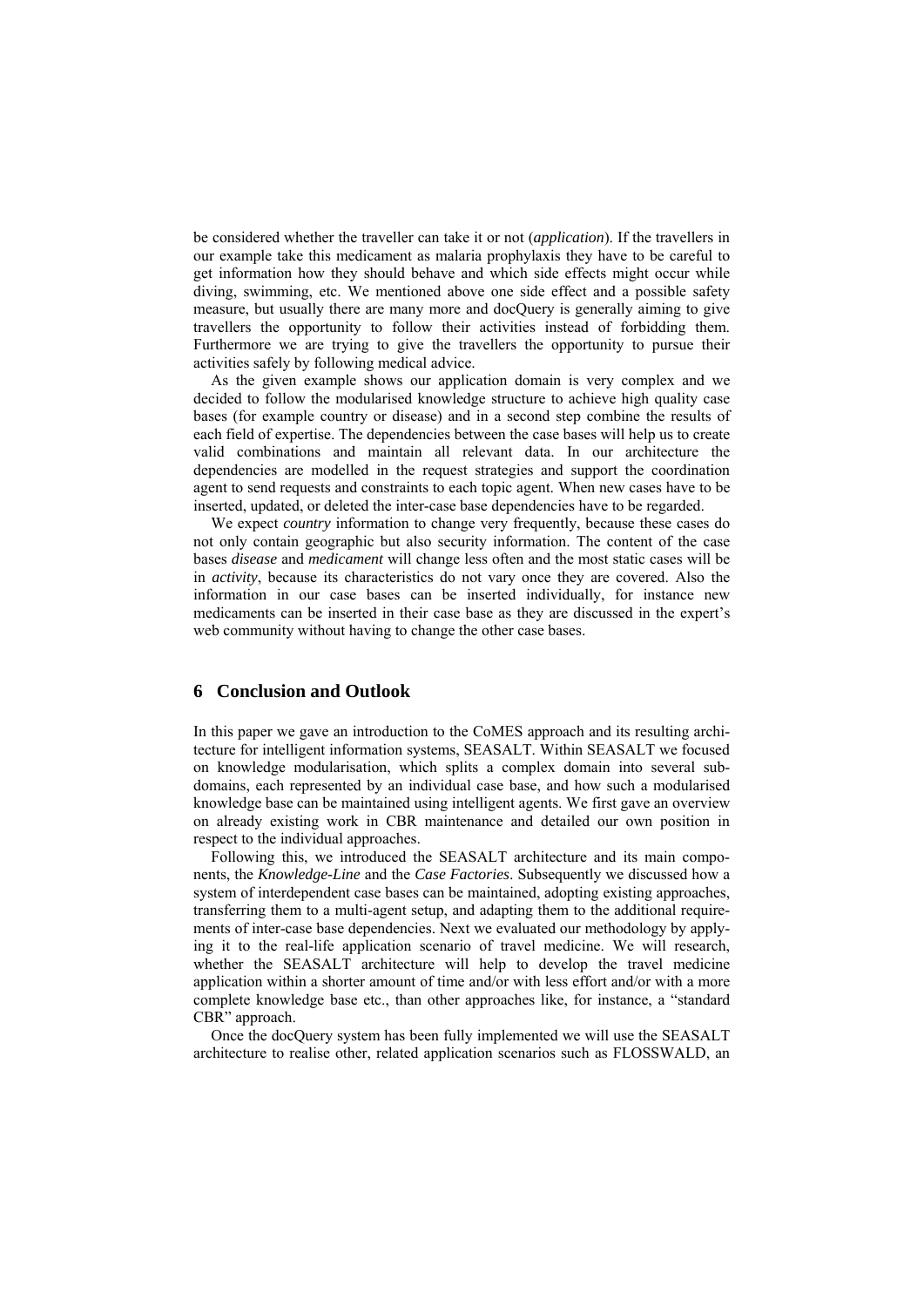information system based on free/open source software and SIMOCOSTS, a model for simulating cognitive processes in order to analyse how human beings act in critical situations by emphasising which coping strategies they use [25].

#### **References**

- 1. Althoff, K.-D., Bach, K., Deutsch, J.-O., Hanft, A., Mänz, J., Müller, T., Newo, R., Reichle, M., Schaaf, M., Weis, K.-H.: Collaborative Multi-Expert-Systems - Realizing Knowlegde-Product-Lines with Case Factories and Distributed Learning Systems, In: Baumeister, J., Seipel, D. (eds) Proceedings of the 3rd Workshop on Knowledge Engineering and Software Engineering (KESE 2007), September 2007. University of Osnabrück, (2007)
- 2. Van der Linden, F., Schmid, K., Rommes, E. (eds.) Software Product Lines in Action The Best Industrial Practice in Product Line Engineering. Springer Verlag, Berlin (2007)
- 3. Weiss, G.: Multiagent Systems. A Modern Approach to Distributed Artificial Intelligence. The MIT Press (1999).
- 4. Basili, V.R., Caldiera, G., Rombach, H. D.: Experience Factory. In: Marciniak, J.J (ed.) Encyclopedia of SE, Vol 1, pp. 469–476. John Wiley & Sons, New York (1994)
- 5. Althoff, K.-D., Hanft, A., Schaaf, M. Case Factory Maintaining Experience to Learn. In: Göker, M., Roth-Berghofer, T. (eds.) In: Advances in Case-Based Reasoning – Proceedings of the 8th European Conference, ECCBR 2006, Fethiye, Turkey, September 2006. LNAI, vol. 4106, pp. 429–442. Springer Verlag, Berlin Heidelberg (2006)
- 6. Bach, K.: docQuery A Medical Information System for Travellers. Internal project report, September 2007, University of Hildesheim (2007)
- 7. Roth-Berghofer, T.: Knowledge Maintenance of Case-Based Reasoning Systems The SIAM Methodology, dissertation at University of Kaiserslautern, available as DISKI 262, Akademische Verlagsgesellschaft GmbH, Berlin (2003)
- 8. Iglezakis, I., Roth-Berghofer, T.: A survey regarding the central role of the case base for maintenance in case-based reasoning. In: Minor, M. (ed.) ECAI Workshop Notes, Humboldt-Universität zu Berlin, pp. 22–28 (2000)
- 9. Aamodt, A., Plaza, E.: Case-based reasoning: Foundational issues, methodological variations, and system approaches. AI Communications 7(1), 1994, pp. 39–59 (1994)
- 10. Leake, D. B. Wilson, D. C.: Remembering Why to Remember: Performance-Guided Case-Base Maintenance. In: Blanzieri, E. Portinale, L.: Proceedings of the 5th European Workshop, EWCBR 2000 Trento, Italy, September 2000. LNAI, vol. 1998, pp. 83–99. Springer Verlag, Berlin Heidelberg (2000)
- 11. Smyth, B., Keane, M. T.: Remembering to Forget: A Competence Preserving Deletion Policy for Case-Based Reasoning Systems. In: Proceedings of the 14th International Joint Conference on Artificial Intelligence (IJCAI 1995), Montréal, Québec, Canada, pp. 377–382. Morgan-Kaufmann, San Francisco (1995)
- 12. Smyth, B. McKenna, E.: Competence Models and the Maintenance Problem. In: Goebel, R., Greiner, R., Lin, D. (eds.) Computational Intelligence – Special Issue on Maintaining CBR Systems, Volume 17(2), pp. 235–249. Blackwell Publishers, Cambridge, Massachusetts (2001)
- 13. Zhu, J. Yang, Q.: Remembering to add: Competence–preserving case addition policies for case base maintenance. In: Proceedings of the International Joint Conference in Artificial Intelligence (IJCAI 99), Stockholm, pp. 234–241. Morgan Kaufmann, San Francisco  $(1999)$
- 14. Racine, K. Yang, Q.: On the consistency management of large case bases: the case for validation. In: Proceedings of the AAAI–96 Workshop on Knowledge Base Validation, American Association for Artificial Intelligence (AAAI) (1996)